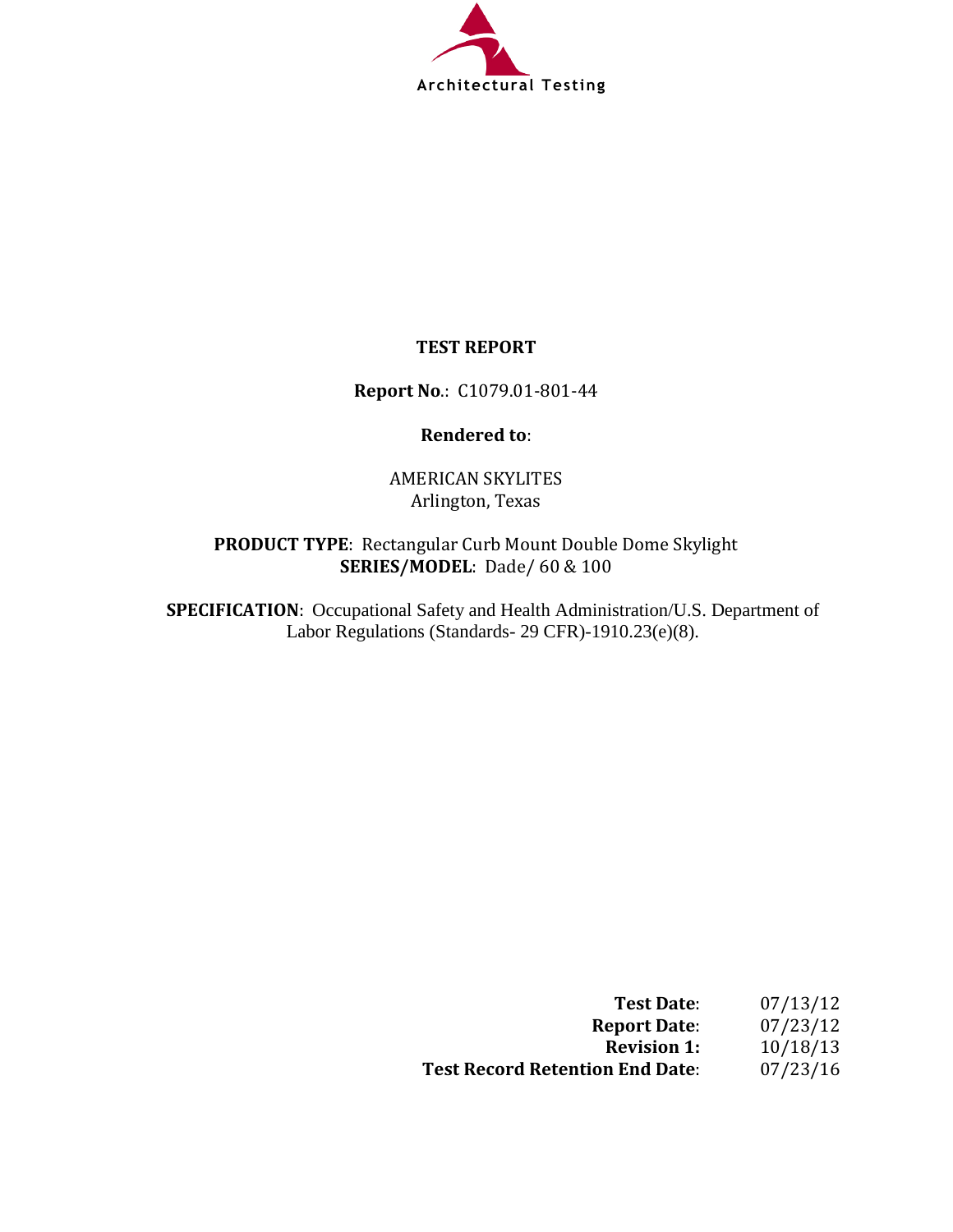

| 1.0 Report Issued To: | <b>American Skylites</b><br>525 113th Street<br>Arlington, Texas 76011                        |
|-----------------------|-----------------------------------------------------------------------------------------------|
| 2.0 Test Laboratory:  | Architectural Testing, Inc.<br>2865 Market Loop<br>Southlake, Texas 76092<br>$(817)$ 410-7202 |

## **3.0 Project Summary**:

- **3.1 Product Type**: Rectangular Curb Mount Double Dome Skylight
- **3.2 Series/Model**: Dade/100 & 60
- **3.3 Compliance Statement**: Results obtained are tested values and were secured by using the designated test method(s).
- **3.4 Test Date**: 07/13/2012
- **3.5 Test Location**: Architectural Testing, Inc. test facility in Southlake, Texas.
- **3.6 Test Sample Source**: The test specimen was provided by the client. Representative samples of the test specimen will be retained by Architectural Testing for a minimum of four years from the test completion date.
- **3.7 Drawing Reference**: The test specimen drawings have been reviewed by Architectural Testing and are representative of the test specimen(s) reported herein. Test specimen construction was verified by Architectural Testing per the drawings located in Appendix A. Any deviations are documented herein or on the drawings.

### **3.8 List of Official Observers**:

Name Company

| <b>American Skylites</b>    |
|-----------------------------|
| Architectural Testing, Inc. |
| Architectural Testing, Inc. |
| Architectural Testing, Inc. |
| Architectural Testing, Inc. |
|                             |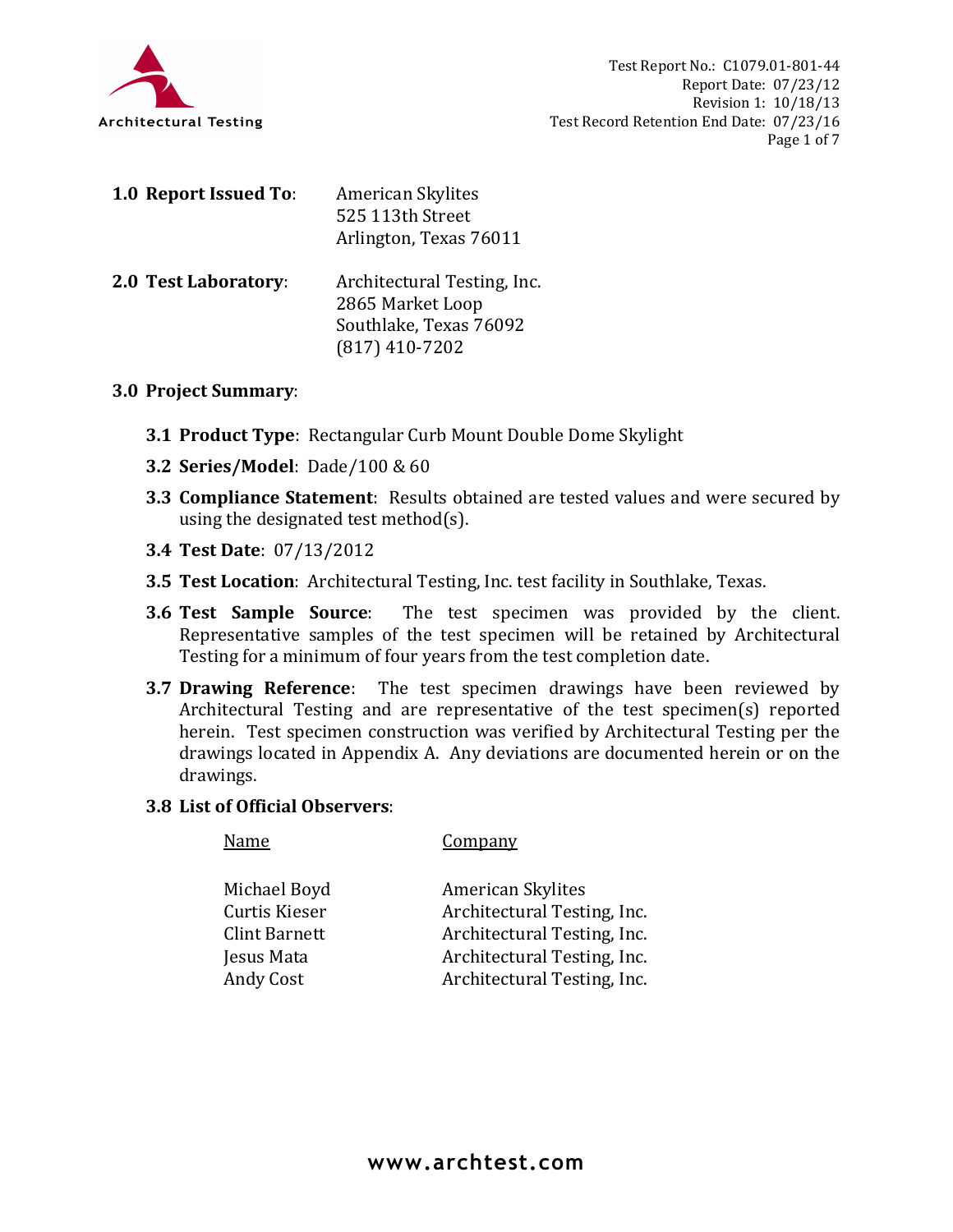

# **4.0 Test Specification(s)**:

Occupational Safety and Health Administration/U.S. Department of Labor Regulations (Standards- 29 CFR) - 1910.23(e)(8).

A 200 lb weight, fabricated from a bag filled with sand, was placed on the center of the skylight for a minimum of 60 seconds. The bag was removed and the test unit was inspected for any signs of damage or failure. The bag was then dropped from varying heights above the skylight starting at 1', continuing to 6'. No damage was recorded.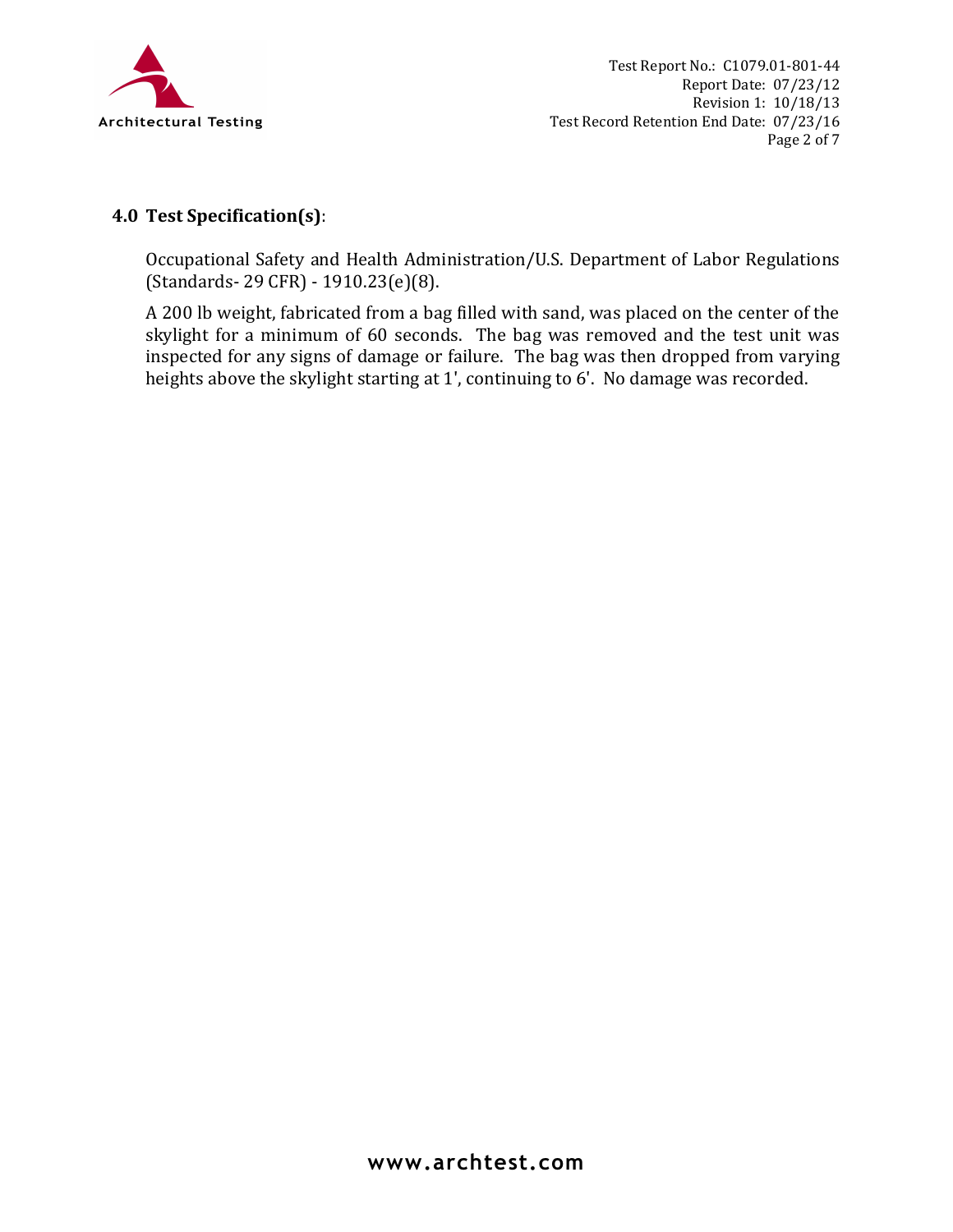

## **5.0 Test Specimen Description**:

### **5.1 Product Sizes**:

#### **Test Specimen #1 (Dade100)**:

| <b>Overall Area:</b>                        | Width       |             |             | Height     |
|---------------------------------------------|-------------|-------------|-------------|------------|
| 3.5 m <sup>2</sup> (37.90 ft <sup>2</sup> ) | millimeters | inches      | millimeters | inches     |
| Overall size                                | 2581        | $101 - 5/8$ | 1364        | $53-11/16$ |

### **Test Specimen #2**:

| <b>Overall Area:</b>                       | Width       |             |             | Height   |
|--------------------------------------------|-------------|-------------|-------------|----------|
| $3.5 \text{ m}^2$ (37.90 ft <sup>2</sup> ) | millimeters | inches      | millimeters | inches   |
| Overall size                               | 2581        | $101 - 5/8$ | 1364        | 53-11/16 |

## **5.2 Frame Construction**:

### Specimen # 1

The frame was anchored to the mounting ring utilizing 5/16" x 1-1/2" self tapping screws spaced 4" from each corner then every 12" thereafter on top. The frame was also anchored to the mounting ring on the side utilizing #8 x 1/2" screws spaced 4" from each corner then 12" thereafter.

| <b>Frame Member</b> | <b>Material</b> | <b>Description</b>           |
|---------------------|-----------------|------------------------------|
| All members         | Aluminum        | Custom extruded, mill finish |

|             | <b>Joinery Type</b> | Detail                            |
|-------------|---------------------|-----------------------------------|
| All corners | Welded              | Welded along top face & side face |

Specimen # 2 (Dade 60)

The frame was anchored to the mounting frame utilizing #8 x 1/2" screws spaced 4" from each corner then every 12" thereafter.

| <b>Frame Member</b> | <b>Material</b> | <b>Description</b>                             |
|---------------------|-----------------|------------------------------------------------|
| All members         | Aluminum        | Custom extruded, thermally broken, mill finish |

|             | <b>Joinery Type</b> | Detail                            |
|-------------|---------------------|-----------------------------------|
| All corners | Welded              | Welded along top face & side face |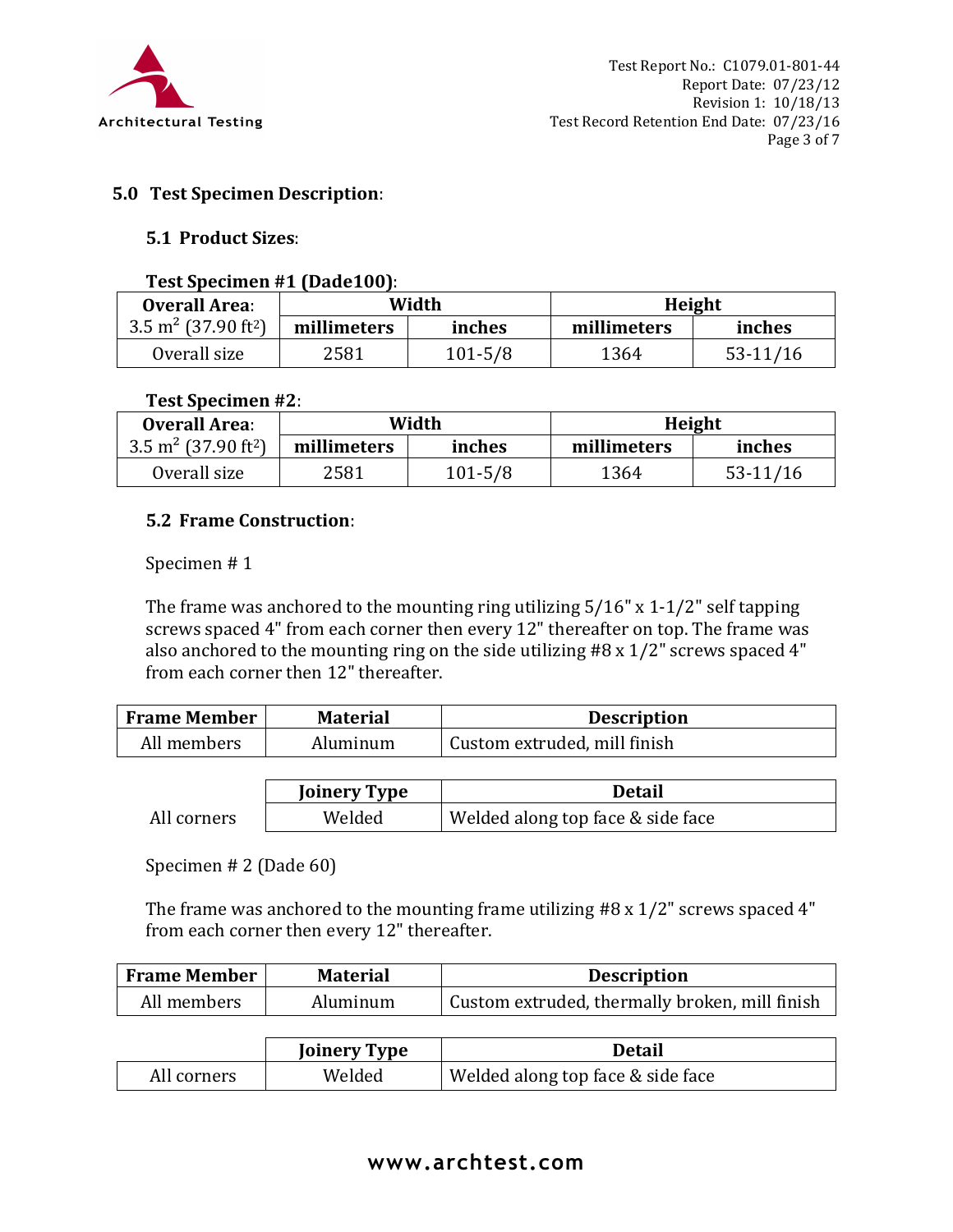

# **5.0 Test Specimen Description**: (Continued)

# **5.3 Mounting Ring Construction:**

| Specimen $# 1$                        |                 |                              |
|---------------------------------------|-----------------|------------------------------|
| <b>Mounting Ring</b><br><b>Member</b> | <b>Material</b> | <b>Description</b>           |
| All members                           | Aluminum        | Custom extruded, mill finish |

|             | <b>Joinery Type</b> | Detail                       |
|-------------|---------------------|------------------------------|
| All corners | Welded              | Welded along top face & side |

Specimen # 2

| <b>Member</b> | <b>Material</b> | <b>Description</b>           |
|---------------|-----------------|------------------------------|
| All members   | Aluminum        | Custom extruded, mill finish |

| <b>Member</b>         | <b>Joinery Type</b>                                                  | <b>Detail</b>                                                                             |
|-----------------------|----------------------------------------------------------------------|-------------------------------------------------------------------------------------------|
| All corners           | Welded                                                               | Welded along top face & side                                                              |
| <b>Retaining Ring</b> | #12 x 1-1/2" Self<br><b>Tapping Screw</b><br>with neoprene<br>washer | Top face of retaining ring located 4" from each<br>corner and 12" on center thereafter    |
| <b>Retaining Ring</b> | #12 x 1/2" Screw                                                     | Lateral face of retaining ring located 4" from<br>each corner and 9" on center thereafter |

**5.4 Weatherstripping**: No weatherstripping was utilized.

# **5.5 Glazing**:

| Glazing<br><b>Type</b> |               | Interior Lite   Exterior Lite                | <b>Glazing Method</b>                                                                                                 |
|------------------------|---------------|----------------------------------------------|-----------------------------------------------------------------------------------------------------------------------|
| Double<br>Dome         | $1/8$ " clear | $1/8$ " clear<br>polycarbonate polycarbonate | Interior dome glazed with sealant tape<br>along frame, exterior dome glazed with<br>sealant tape along interior dome. |

|                |          | <b>Daylight Opening</b> |                        | Glazing     |
|----------------|----------|-------------------------|------------------------|-------------|
| Location       | Quantity | millimeters             | inches                 | <b>Bite</b> |
| Fixed skylight |          | 2470 x 1257             | $97-1/4 \times 49-1/2$ | 1 II        |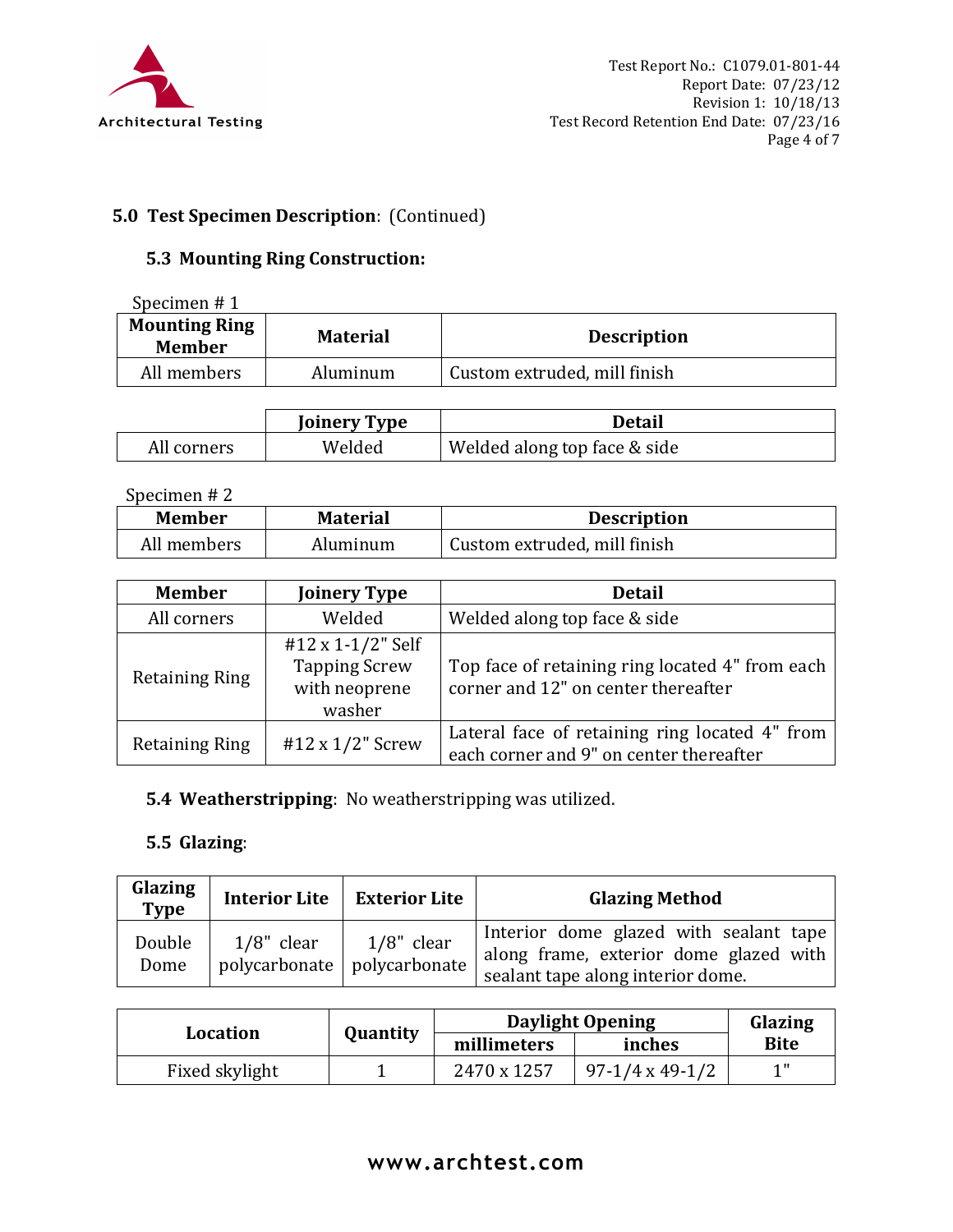

# **6.0 Installation**:

The specimen was flush mounted to a Spruce-Pine-Fir wood buck.

| Location     | <b>Anchor Description</b>        | <b>Anchor Location</b>            |
|--------------|----------------------------------|-----------------------------------|
| Unit to curb | #8 x 1/2" stainless steel screws | 4" from each corner then 12" full |
| lateral face |                                  | perimeter                         |

# **7.0 Test Results**: The results are tabulated as follows:

### **7.1** OSHA Safety Test

Specimen # 1

| Test     | <b>Load Location</b> | <b>Results</b>    |
|----------|----------------------|-------------------|
| $200$ lb | Center Skylight      | No visible damage |

#### Specimen # 2

| Test   | <b>Load Location</b> | <b>Results</b>    |
|--------|----------------------|-------------------|
| 200 lb | Center Skylight      | No visible damage |

*Note: The 200 lbf weight was gently applied perpendicular to the center of dome. After 60 seconds of rest time, there was no visible damage to skylight.* 

## **7.2** OSHA Safety Drop Test

Specimen # 1

| <b>Test Method</b>          | <b>Load Location</b>         | <b>Results</b>    |  |
|-----------------------------|------------------------------|-------------------|--|
| 200 lb-ft (1' drop height)  | Inset 1" from perimeter edge | No visible damage |  |
| 400 lb-ft (2' drop height)  | Inset 1" from perimeter edge | No visible damage |  |
| 600 lb-ft (3' drop height)  | Inset 1" from perimeter edge | No visible damage |  |
| 800 lb-ft (4' drop height)  | Inset 1" from perimeter edge | No visible damage |  |
| 1000 lb-ft (5' drop height) | Inset 1" from perimeter edge | No visible damage |  |
| 1200 lb-ft (6' drop height) | Inset 1" from perimeter edge | No visible damage |  |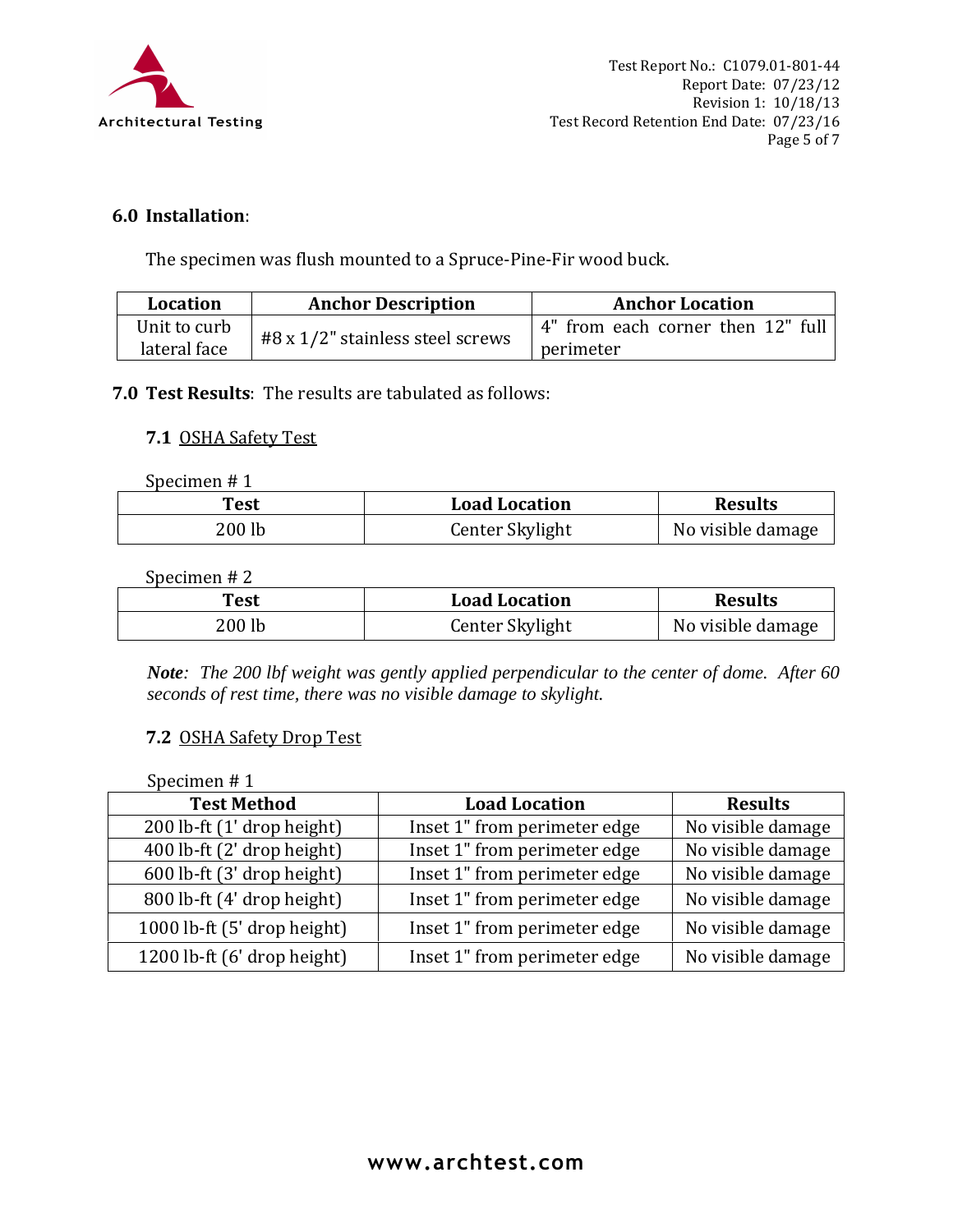

# **7.0 Test Results**: (Continued)

Specimen # 2

| <b>Test Method</b>          | <b>Load Location</b>         | <b>Results</b>    |
|-----------------------------|------------------------------|-------------------|
| 200 lb-ft (1' drop height)  | Inset 1" from perimeter edge | No visible damage |
| 400 lb-ft (2' drop height)  | Inset 1" from perimeter edge | No visible damage |
| 600 lb-ft (3' drop height)  | Inset 1" from perimeter edge | No visible damage |
| 800 lb-ft (4' drop height)  | Inset 1" from perimeter edge | No visible damage |
| 1000 lb-ft (5' drop height) | Inset 1" from perimeter edge | No visible damage |
| 1200 lb-ft (6' drop height) | Inset 1" from perimeter edge | No visible damage |

The service life of this report will expire on the stated Test Record Retention End Date, at which time such materials as drawings, data sheets, samples of test specimens, copies of this report, and any other pertinent project documentation, shall be discarded without notice.

If test specimen contains glazing, no conclusions of any kind regarding the adequacy or inadequacy of the glazing in any glazed test specimen(s) can be made. This report does not constitute certification of this product nor an opinion or endorsement by this laboratory. It is the exclusive property of the client so named herein and relates only to the specimen(s) tested. This report may not be reproduced, except in full, without the written approval of Architectural Testing, Inc.

For ARCHITECTURAL TESTING, Inc.

unt Barn

Clint Barnett Andy Cost

\_\_\_\_\_\_\_\_\_\_\_\_\_\_\_\_\_\_\_\_\_\_\_\_\_\_\_\_\_\_\_\_\_\_\_\_\_\_\_\_\_\_\_ \_\_\_\_\_\_\_\_\_\_\_\_\_\_\_\_\_\_\_\_\_\_\_\_\_\_\_\_\_\_\_\_\_\_\_\_\_\_\_\_\_\_\_\_\_\_\_\_

Technician Laboratory Manager

TB:hd

Attachments (pages): This report is complete only when all attachments listed are included. Appendix-A: Drawings (2)

This report produced from controlled document template ATI 00514, issued 02/28/11.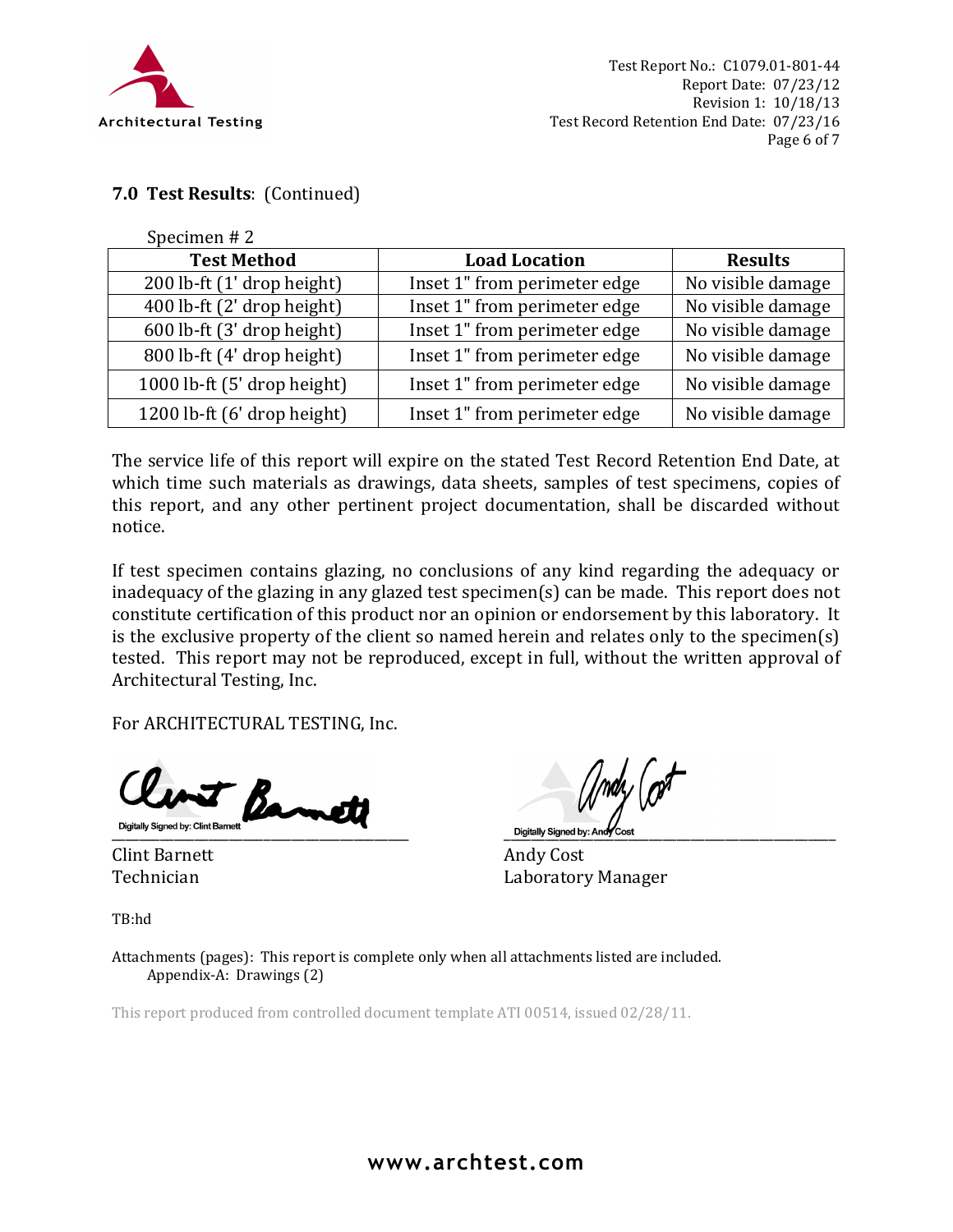

Test Report No.: C1079.01-801-44 Report Date: 07/23/12 Revision 1: 10/18/13 Test Record Retention End Date: 07/23/16 Page 7 of 7

# **Revision Log**

**Rev. # Date Page(s) Revision(s)**

1 10/18/13 Appendix A Replaced Drawings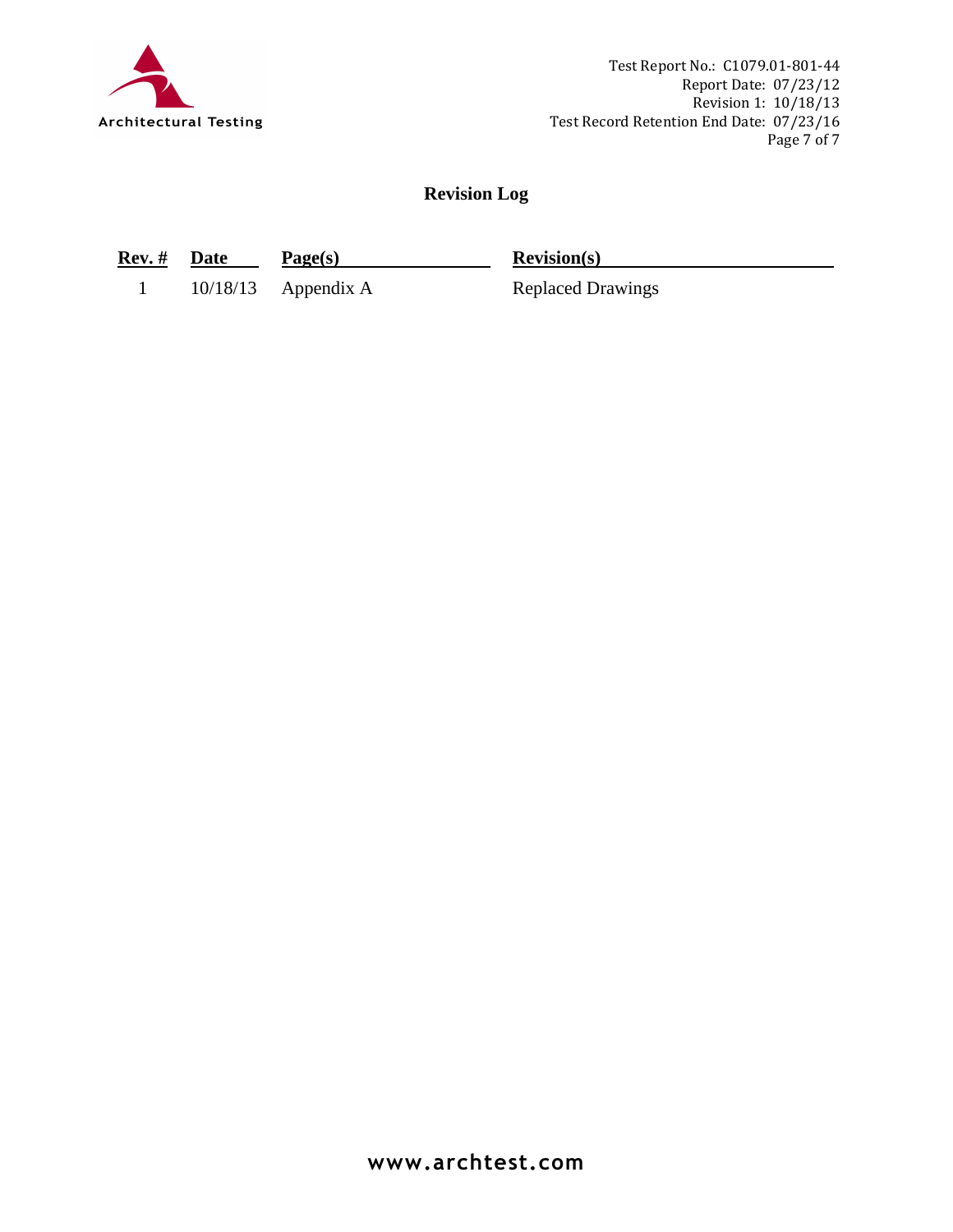

**Appendix A** 

**Drawings**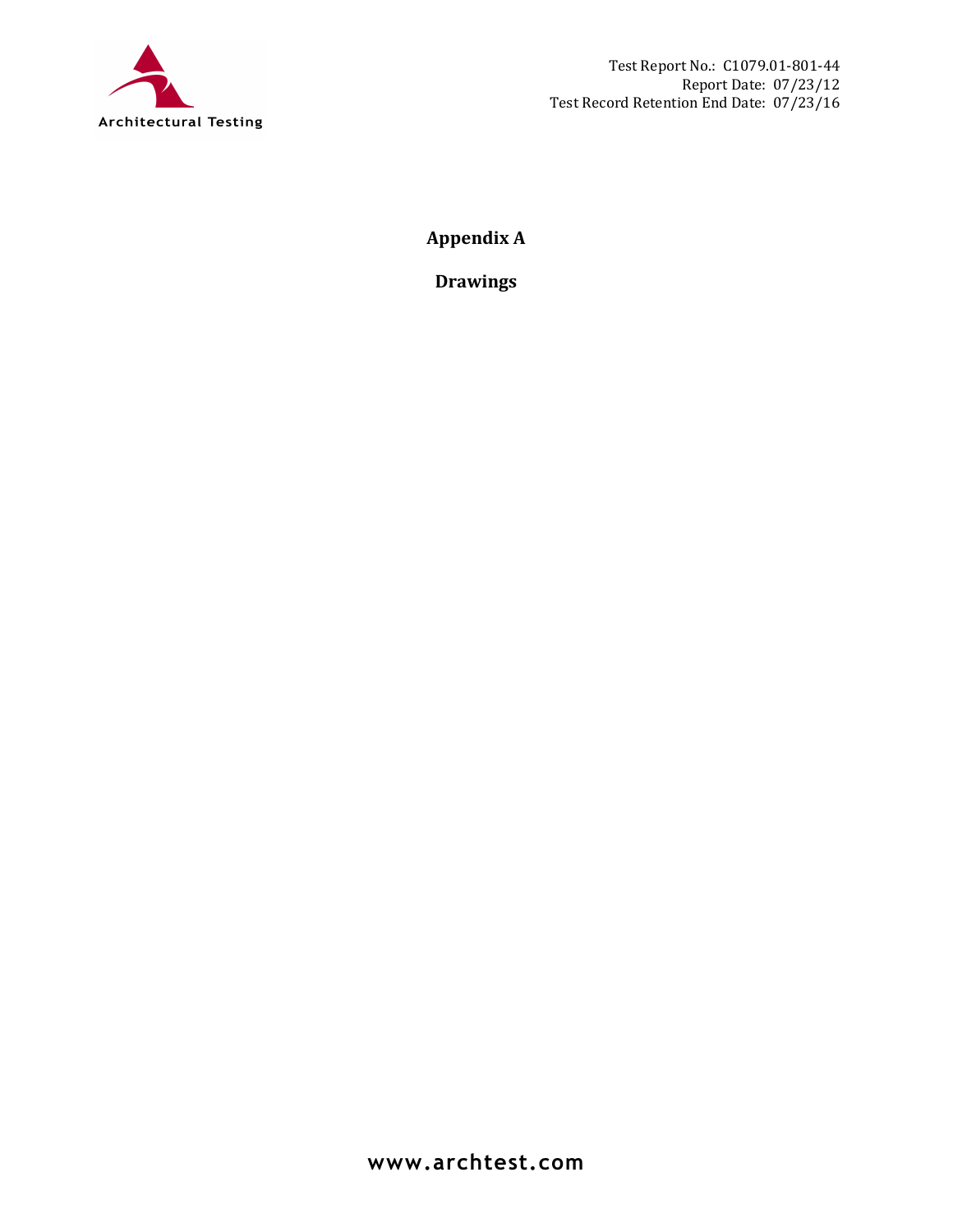